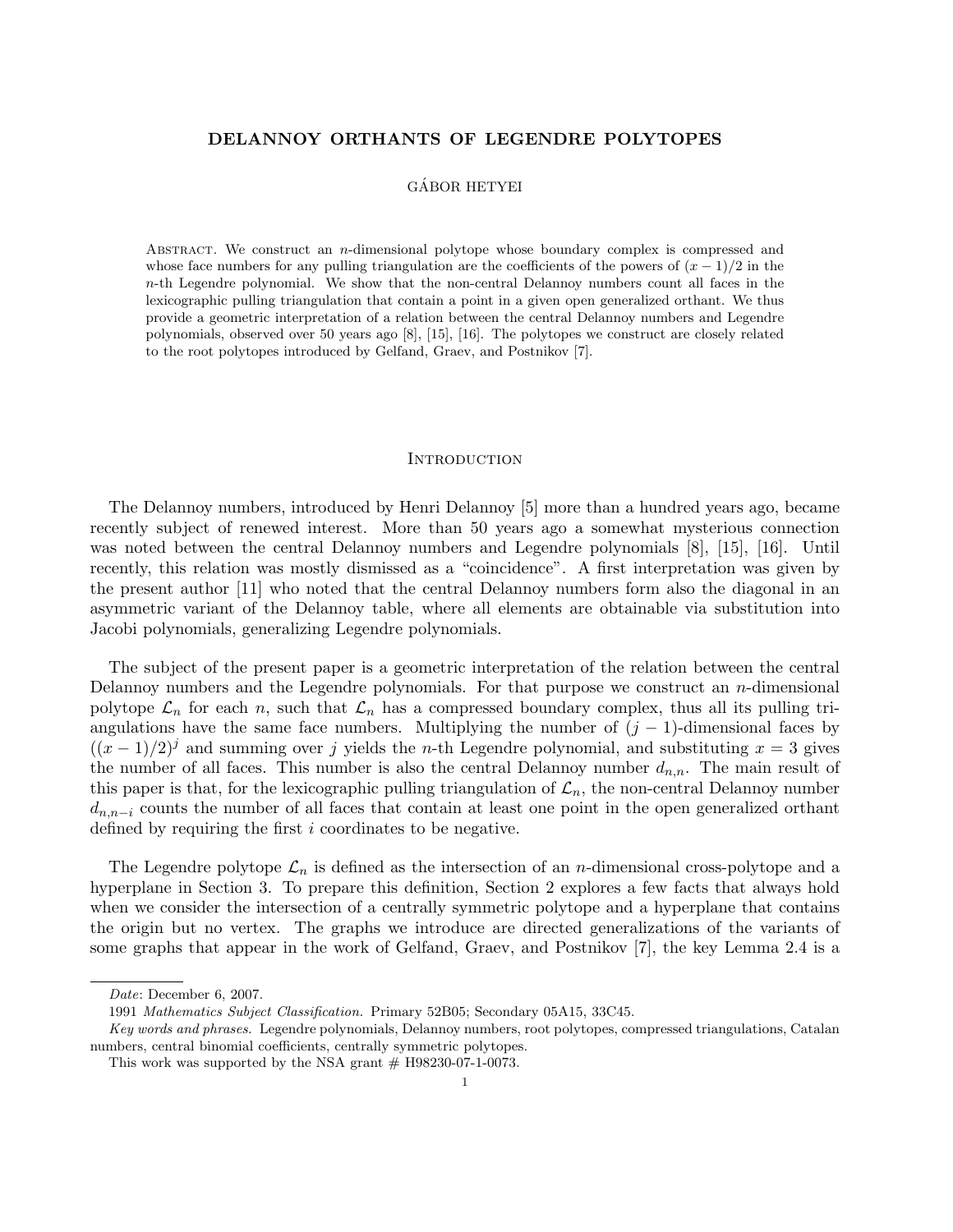generalization of a result originally due to Kapranov, Postnikov, and Zelevinski (see the first half of Lemma 12.5 in [17]).

The Legendre polytope  $\mathcal{L}_n$  may be represented as the convex hull of the root polytope  $P_{A_n^+}$  and its negative. The root polytopes  $P_{A_n^+}$  were first studied by Gelfand, Graev and Postnikov [7]. Results on these polytopes were generalized by Postnikov [17] and Wungkum Fong [6]. A main difference between the root polytopes and Legendre polytopes is that  $P_{A_n^+}$  contains the origin as a vertex whereas  $\mathcal{L}_n$ contains the origin as an interior point, to which it is symmetric. In Section 3 we observe that some results in [7] may be restated as saying that all pulling triangulations of a root polytope that contain the origin as the least vertex, are compressed. In this form, the statement is a direct consequence of a statement of Stanley [20] and the well-known result [9] stating that the incidence matrix of every directed graph is totally unimodular. This approach easily generalizes to the directed graphs we use to model the faces in the Legendre polytope, thus we are able to show that every pulling triangulation of the boundary of the Legendre polytope that uses only the vertices, is also compressed.

We compute the face numbers of a pulling triangulation of a Legendre polytope and of a root polytope in Section 4. For the Legendre polytope this is easily done using the lexicographic order to pull the vertices, but the implied combinatorial enumeration problem does not seem to have a nice variant for root polytopes. On the other hand, the face numbers in the triangulation with respect to the revlex order may be counted with relative ease for the root polytopes and this argument has a generalization to Legendre polytopes which relies on the result for the root polytopes.

Our main result is in Section 5, where we establish the above stated geometric interpretation of the Delannoy numbers.

It is our hope that the approach developed here will be inspiring for researchers of generalized root polytopes, perhaps the centrally symmetric variants of those polytopes turn out to be as interesting as the Legendre polytopes. We also hope that the results enhance the interest of experts of lattice path enumeration in polyhedral face enumeration. Further remarks and suggestions may be found in the concluding Section 6.

### Acknowledgments

I wish to thank to Alexander Postnikov and Richard Stanley, for valuable background information on root polytopes. This work was supported by the NSA grant  $#$  H98230-07-1-0073.

# 1. Preliminaries

1.1. Delannoy numbers. The Delannoy array  $(d_{i,j} : i, j \in \mathbb{Z})$ , introduced by Henri Delannoy [5] may be defined by the recursion formula

$$
(1) \t d_{i,j} = d_{i-1,j} + d_{i,j-1} + d_{i-1,j-1}
$$

with the conditions  $d_{0,0} = 1$  and  $d_{i,j} = 0$  if  $i < 0$  or  $j < 0$ . The significance of these numbers is explained within a historic context in the paper "Why Delannoy numbers?"[2] by Banderier and Schwer. The diagonal elements  $(d_{n,n} : n \geq 0)$  in this array are the *(central) Delannoy numbers* (A001850 of Sloane [18]). These numbers are known through the books of Comtet [4] and Stanley [21], but it is Sulanke's paper [22] that gives the most complete enumeration of all known uses of Delannoy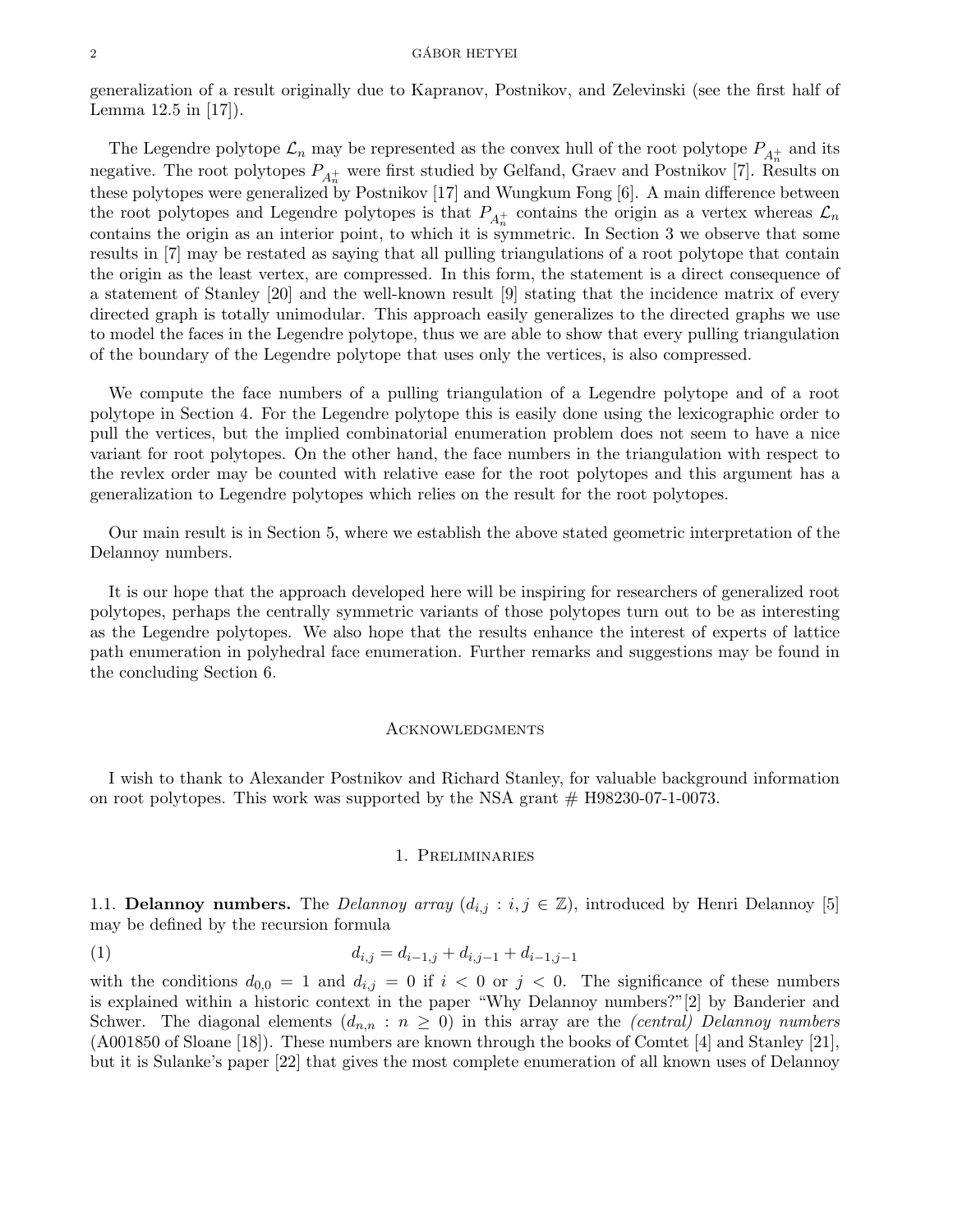numbers (a total of 29 configurations). For more information and a detailed bibliography we refer the reader to the above mentioned sources. Perhaps the simplest interpretation of the Delannoy number  $d_{i,j}$  is that it is the number of lattice paths from  $(0,0)$  to  $(i,j)$  using the steps  $(1,0), (0,1)$  and  $(1,1)$ .

1.2. Legendre polynomials and their connection to the Delannoy numbers. The  $n$ -th Legendre polynomial  $P_n(x)$  is a special case of the *n*-th Jacobi polynomial  $P_n^{(\alpha,\beta)}(x)$ , which may be defined by the Rodrigues formula

$$
P_n^{(\alpha,\beta)}(x) = (-2)^{-n} (n!)^{-1} (1-x)^{-\alpha} (1+x)^{-\beta} \frac{d^n}{dx^n} \left( (1-x)^{n+\alpha} (1+x)^{n+\beta} \right).
$$

Substituting  $\alpha = \beta = 0$  yields  $P_n(x)$  [3, Chapter V, (2.2)]. In the classical literature, the above definition is of  $P_n^{(\alpha,\beta)}(x)$  is usually accompanied by the restriction  $\alpha > -1, \beta > -1$ , "for integrability purposes" [3, Chapter V, (2.1)], but the definition works for any  $\alpha$ ,  $\beta$ . A sample reference on the analytic study of Jacaobi polynomials with general parameters  $\alpha$  and  $\beta$  is the work of A. B. J. Kuijlaars, A. Martinez-Finkelshtein and R. Orive [14].

Equivalently we may define the Jacobi polynomials by

$$
P_n^{(\alpha,\beta)}(x) = \sum_k {n+\alpha \choose k} {n+\beta \choose k} \left(\frac{x-1}{2}\right)^{n-k} \left(\frac{x+1}{2}\right)^k.
$$

For nonnegative integer  $\alpha$  a Jacobi polynomial may be also given in the form

(2) 
$$
P_n^{(\alpha,\beta)}(x) = \sum_j {n+\alpha+\beta+j \choose j}{n+\alpha \choose j+\alpha} \left(\frac{x-1}{2}\right)^j.
$$

See, e.g., Wilf [Chapter 4, Exercise 15 (b)][24]. Thus,  $P_n(x)$  satisfies

(3) 
$$
P_n(x) = \sum_j {n+j \choose j} {n \choose j} \left(\frac{x-1}{2}\right)^j
$$

The following connection between the central Delannoy numbers and Legendre polynomials has been known for at least half a century [8], [15], [16]:

$$
(4) \t\t d_{n,n} = P_n(3),
$$

but no combinatorial explanation was found, there even seemed to be a consensus that this equation is rather a "coincidence". Banderier and Schwer [2] note that there is no "natural" correspondence between Legendre polynomials and the original lattice path enumeration problem associated to the Delannoy array, while Sulanke [22] states that "the definition of Legendre polynomials does not appear to foster any combinatorial interpretation leading to enumeration". The present author has found a combinatorial interpretation in [11], this interpretation involves, however, a variant of the Delannoy numbers, whose table coincides on the main diagonal only.

1.3. Triangulation by pulling the vertices. Let  $P$  be a polytopal complex and L a set of points containing the set of vertices of P. Let  $\lt$  be a linear order on L. The pulling triangulation  $\triangle_{L,\lt}(P)$ with respect to L is defined recursively, as follows. We set  $\Delta_{L,<}(P) = P$  if P consists of a single vertex. Otherwise let  $v_1$  be the least element of L with respect to  $\lt$  and set

$$
\triangle_{L,<}(\mathcal{P}) = \triangle(\mathcal{P} \setminus v_1) \cup \bigcup_F \{ \text{conv}(\{v_1\} \cup G) : G \in \triangle(\mathcal{P}(F)) \}.
$$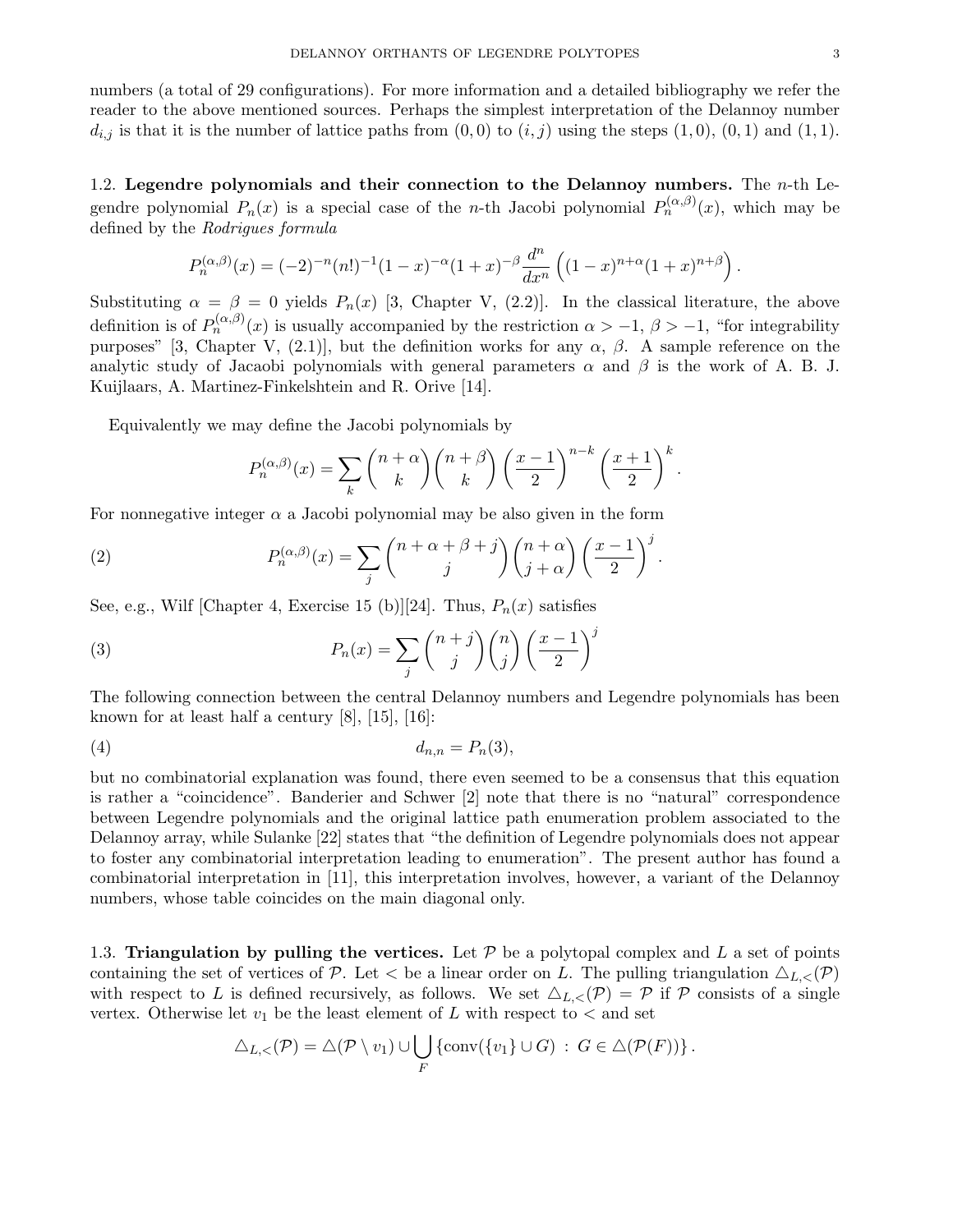### 4 GABOR HETYEI ´

Here the union runs over the facets F not containing  $v_1$  of the maximal faces of P which contain  $v_1$ . The complex  $\mathcal{P} \setminus v_1$  consists of all faces of  $\mathcal P$  not containing  $v_1, \mathcal{P}(F)$  consists of all faces of  $\mathcal P$  contained in F. The triangulations  $\Delta(\mathcal{P} \setminus v_1)$  and  $\Delta(\mathcal{P}(F))$  are with respect to  $L \setminus \{v_1\}$  and the restriction of <. This very general definition is given by Athanasiadis [1]. In most papers where this notion is used, L either equals the vertex set, or some additional assumptions are made. For example, Sullivant [23] makes a definition where  $P$  is the face complex of a lattice polytope  $P$ , and  $L$  is the set of lattice points in P. In the event when L equals the vertex set of P we will write  $\Delta_{\leq}$  instead of  $\Delta_{L,\leq}$  and refer to the triangulation as a pulling triangulation that uses only the vertices of  $P$ .

The numbers of different dimensional faces in  $\Delta_{L,<}(P)$  are hard to compute in general. In one important special case, however, Stanley [20] has shown how to calculate these numbers. Assume that P is the face complex of a polytope P whose vertices have integer coordinates and let  $L = V(P)$ . The order  $\lt$  compressed if all facets in  $\triangle_{\lt}(P)$  have the same minimal volume. The face numbers of  $\triangle_{\leq}(P)$  are the same for any compressed order  $\leq$ .

Stanley gave the following example of a compressed order [20, Example 2.4 (a)].

**Proposition 1.1** (Stanley). Suppose that one of the vertices of P is the origin and that the matrix whose rows are the vertices of P are totally unimodular. Let  $\lt$  be any ordering on  $V(P)$  such that the origin is the least vertex with respect to  $V(P)$ . Then  $\lt$  is compressed.

## 2. Non-degenerate central sections of centrally symmetric polytopes

Throughout this Section we assume that  $P \subset \mathbb{R}^n$  is a centrally symmetric polytope of dimension n, centered at the origin. Let  $H$  be a hyperplane containing the origin and not containing any vertex of P. We call the polytope  $Q := P \cap H$  a non-degenerate central section of the polytope P.

Let us assume that H is given by the equation  $\sum_{i=1}^{n} \lambda_i x_i = \langle \lambda | x \rangle = 0$  where the  $x_i$ 's are the coordinate functions. The vertex set  $V(P)$  of P may then be partitioned into two disjoint sets  $V_+(P)$  :=  $\{(x_1,\ldots,x_n)\in V(P) : \langle\lambda | x\rangle > 0\}$  and  $V_{-}(P) := \{(x_1,\ldots,x_n)\in V(P) : \langle\lambda | x\rangle < 0\}$ . Clearly we have  $V_-(P) = -V_+(P)$ . Each vertex of Q is of the form  $H \cap [u, -v]$  where  $[u, -v]$  is the line segment connecting  $u \in V_+(P)$  and  $-v \in V_-(P)$  (thus we have  $v \in V_+(P)$ ). Obviously,  $[u, -v]$  must be an edge of P. We may thus represent the vertex set of  $Q = P \cap H$  with a graph  $G = G(P, H)$  on the vertex set  $V(G) := V_+(P)$  and letting  $(u, v)$  be a directed edge in G exactly when  $[u, -v] \cap H$  is a vertex of Q. Since P is full dimensional, the segments of the form  $[u, -u]$  pass through its interior, and the graph  $G(P, H)$  contains no loops.

**Lemma 2.1.** Each vertex of Q is represented with a unique edge  $(u, v)$  in  $G(P, H)$ .

In fact, if  $[u_1, -v_1] \cap H = [u_2, -v_2] \cap H$  then the edges  $[u_1, -v_1]$  and  $[u_2, -v_2]$  intersect in an interior point and can not be edges of P.

Each face of Q is of the form  $F \cap H$  where F is a face of P. Obviously, the set of vertices  $V(F)$ of F is a subset of  $V(P)$ . Introducing  $V_+(F) := V_+(P) \cap V(F)$  and  $V_-(F) := V_-(P) \cap V(F)$ , each vertex of  $F \cap H$  is of the form  $[u, -v] \cap H$  where  $u \in V_+(F)$  and  $-v \in V_-(F)$ . Since the set of vertices  $F \cap H$  is a subset of the set of vertices of Q, each vertex  $[u, -v] \cap H$  of  $F \cap H$  must satisfy that  $(u, v)$ is an edge of  $G(P, H)$ . Conversely, if  $(u, v)$  is an edge in  $G(P, H)$ ,  $u \in V_+(F)$  and  $-v \in V_-(F)$  then the segment  $[u, -v]$  is a subset of F and  $[u, -v] \cap H$  is a vertex in  $F \cap H$ .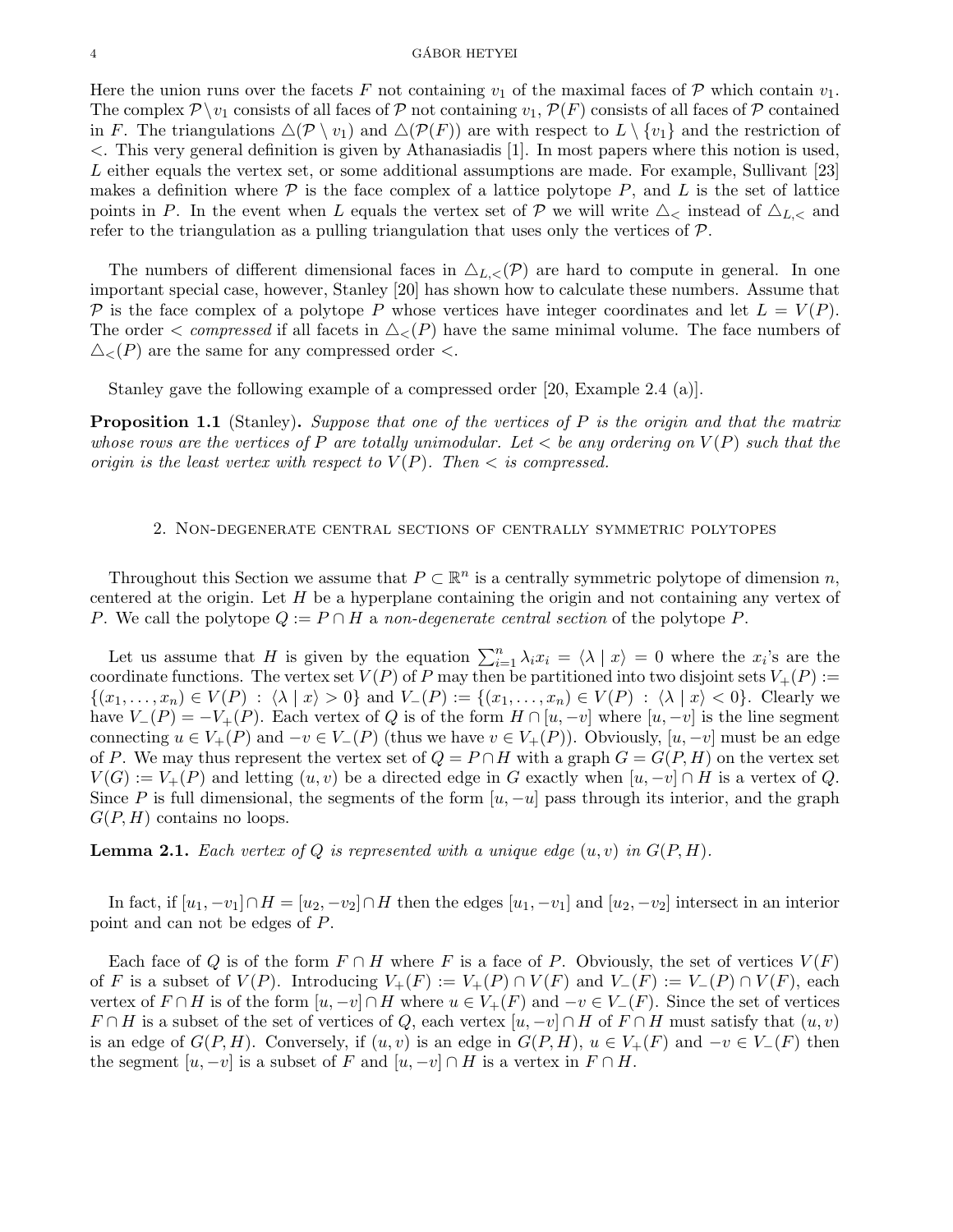**Definition 2.2.** Let G be a directed graph on the vertex set  $V(G)$ , edge set  $E(G)$  with no multiple edges. Let S and T be disjoint subsets of V. The directed restriction of G to  $(S,T)$  is the digraph with vertex set  $S \cup T$  with edge set  $\{(s,t) \in E(G) : s \in S, t \in T\}.$ 

We obtained the following description of the face structure of  $Q = P \cap H$ .

**Proposition 2.3.** Assume the vertices of  $Q = P \cap H$  are represented by the edges of the graph  $G = G(P, H)$ . Given a face F of P, the vertices contained in the face  $F \cap H$  of Q are represented by the edges in the directed restriction of  $G(P, H)$  to  $(V_{+}(F), -V_{-}(F)).$ 

Assume from now on that P is simplicial. Then, for each face  $F \subset P$ ,  $[u, -v]$  is an edge for each  $u \in V_+(F)$  and each  $-v \in V_-(F)$ . Thus the directed restriction of  $G(P,H)$  to  $(V_+(F), -V_-(F))$  is a complete bipartite graph, with each edge directed towards its endpoint in  $V_-(F)$ . The following Lemma is a plausible generalization of a result originally due to Kapranov, Postnikov, and Zelevinski (see the first half of Lemma 12.5 in [17]).

**Lemma 2.4.** Let  $F \subset P$  be a face of P. A subset S of the edges of the directed restriction of  $G(P, H)$ to  $(V_+(F), -V_-(F))$  represents a simplex if and only if, disregarding the orientation of the edges, the set S contains no circuit.

*Proof.* Observe first that for any  $v_i \in V_+(F)$  and  $-v_j \in V_-(F)$ , the intersection  $v_{i,j}$  of the hyperplane H with the line segment  $[v_i, -v_j]$  is given by

$$
v_{i,j} = \frac{\langle \lambda \mid v_j \rangle}{\langle \lambda \mid v_i + v_j \rangle} v_i - \frac{\langle \lambda \mid v_i \rangle}{\langle \lambda \mid v_i + v_j \rangle} v_j.
$$

The set  $\{v_{i,j} : (v_i, v_j) \in S\}$  is affinely dependent if and only if there exist coefficients  $\alpha_{i,j}$ , not all zero, such that

$$
\sum_{(v_i, v_j) \in S} \alpha_{i,j} v_{i,j} = 0 \text{ and } \sum_{(v_i, v_j) \in S} \alpha_{i,j} = 0
$$

hold. Since F is a simplex, the set of vectors  $V_+(F) \cup V_-(F)$  is linearly independent. Thus the condition on affine dependence is equivalent to stating

(5) 
$$
\sum_{j} \alpha_{i,j} \frac{\langle \lambda \mid v_j \rangle}{\langle \lambda \mid v_i + v_j \rangle} = 0 \text{ for all } v_i,
$$

(6) 
$$
\sum_{i} \alpha_{i,j} \frac{\langle \lambda \mid v_i \rangle}{\langle \lambda \mid v_i + v_j \rangle} = 0 \text{ for all } -v_j \text{, and}
$$

(7) 
$$
\sum_{i,j} \alpha_{i,j} = 0.
$$

Assume first that S contains no circuit, yet it represents an affine dependent set. Then there is either  $a \ v_i \in V_+(F)$  or a  $v_j \in -V_-(F)$  belonging to a unique edge  $(v_i, v_j) \in S$ . For such a n i resp. j, condition (5) resp. (6) may be only fulfilled by setting  $\alpha_{i,j} = 0$  which allows to remove  $(v_i, v_j)$  from S. The set  $S' := S \setminus \{(v_i, v_j)\}\$  still contains no cycles, and the restriction of the  $\alpha_{i,j}$ 's to S' exhibits that  $S'$  still represents an affine dependent set. Repeating this argument finitely many times we reach a contradiction. Therefore circuit-free sets of edges represent affine independent sets.

Assume now that the set S contains a circuit of length  $2m$ . Without loss of generality we may assume that this circuit is  $\{(v_1, v_2), (v_3, v_2), (v_3, v_4), (v_4, v_3), \ldots, (v_{2m-1}, v_{2m}), (v_1, v_{2m})\}$  and that the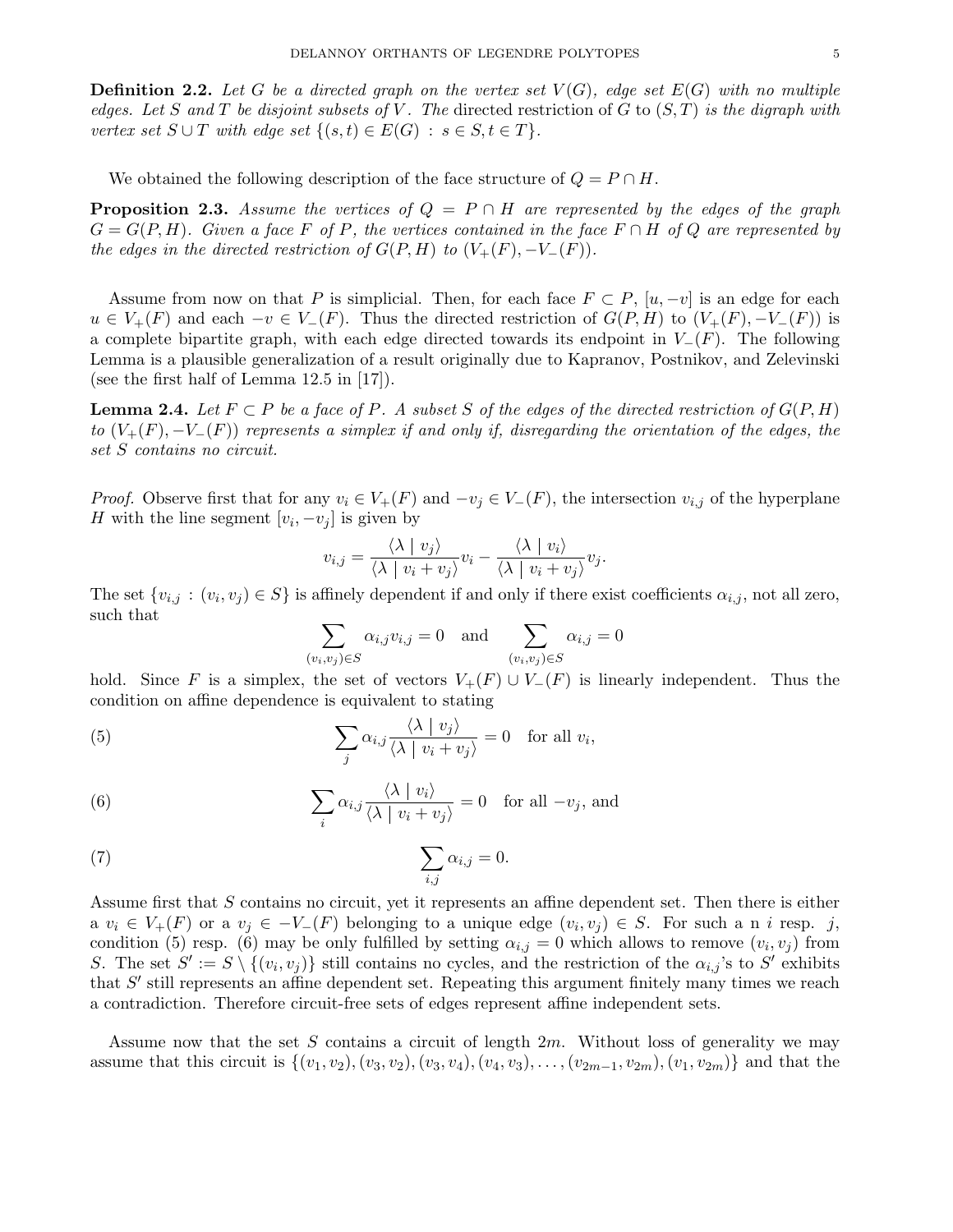odd indexed vertices belong to  $V_{+}(F)$ , whereas the even indexed vertices belong to  $-V_{-}(F)$ . (Since ignoring the orientation of the edges yields a bipartite graph, we must have a circuit of even length, and the orientation along the circuit must alternate as indicated, since all edges start in  $V_+(P)$  and end in  $V_-(P)$ .) Define the coefficients  $\alpha_{i,j}$  by setting

$$
\alpha_{2i-1,2i} := \frac{\langle \lambda \mid v_{2i-1} + v_{2i} \rangle}{\langle \lambda \mid v_{2i-1} \rangle \langle \lambda \mid v_{2i} \rangle} \quad \text{for } i = 1 \dots, m,
$$
  

$$
\alpha_{2i+1,2i} := -\frac{\langle \lambda \mid v_{2i+1} + v_{2i} \rangle}{\langle \lambda \mid v_{2i+1} \rangle \langle \lambda \mid v_{2i} \rangle} \quad \text{for } i = 1 \dots, m-1, \text{ and } \alpha_{1,2m} := -\frac{\langle \lambda \mid v_1 + v_{2m} \rangle}{\langle \lambda \mid v_1 \rangle \langle \lambda \mid v_{2m} \rangle}.
$$

Set all other  $\alpha_{i,j}$ 's to zero. It is easy to verify that the resulting set coefficients satisfies (5), (6) and (7). In fact, introducing  $v_0 := v_{2m}$  and writing our indices "modulo  $2m$ " we get

$$
\alpha_{2i-1,2i} \frac{\langle \lambda \mid v_{2i} \rangle}{\langle \lambda \mid v_{2i-1} + v_{2i} \rangle} + \alpha_{2i-1,2i-2} \frac{\langle \lambda \mid v_{2i-2} \rangle}{\langle \lambda \mid v_{2i-1} + v_{2i-2} \rangle} = \frac{1}{\langle \lambda \mid v_{2i-1} \rangle} - \frac{1}{\langle \lambda \mid v_{2i-1} \rangle} = 0
$$

thus (5) is satisfied for all  $v_{2i-1}$  where  $i = 1, 2, \ldots, m$ . The verification of (6) is similar. To verify (7) it is worth observing that  $\alpha_{2i-1,2i}$  may be rewritten as  $1/\langle\lambda | v_{2i-1}\rangle + 1/\langle\lambda | v_{2i}\rangle$  thus the sum of all  $\alpha_{2i-1,2i}$ 's is  $\sum_{j=1}^{2m} \langle \lambda | v_j \rangle$ , whereas the sum of all  $\alpha_{2i+1,2i}$ 's is completely similarly  $-\sum_{j=1}^{2m} \langle \lambda | v_j \rangle$ . Therefore, if  $S$  contains a circuit, the vertices of  $F$  represented by the edges of this circuit form an affine dependent set.  $\Box$ 

# 3. LEGENDRE POLYTOPES, ROOT POLYTOPES  $P_{A_n^+}$ , and their pulling triangulations

The standard cross-polytope  $\mathcal{O}_{n+1} \subset \mathbb{R}^{n+1}$  of dimension  $n+1$  is the convex hull of  $\{e_0, -e_0, \ldots, e_n, -e_n\}$  where  $e_i$  is the basis vector whose j-th coordinate is the Kronecker delta  $\delta_{i,j}$ . We start numbering our variables with  $x_0$ , for technical reasons. Also, for integrality reasons, we will need to use  $2\mathcal{O}_{n+1}$  the cross-polytope obtained from  $\mathcal{O}_{n+1}$  by applying a dilation of a factor of 2, centered at the origin.

**Definition 3.1.** We define the Legendre polytope  $\mathcal{L}_n$  as the non-degenerate central section of  $2\mathcal{O}_{n+1}$ with the hyperplane

$$
H_n := \left\{ (x_0, \ldots, x_n) \; : \; \sum_{i=0}^n x_i = 0 \right\}.
$$

It is easy to see that the vertices of  $\mathcal{L}_n$  are all points of the form  $e_i - e_j$  where  $i \neq j$ . Using the observations of Section 2 we may encode each vertex of  $\mathcal{L}_n$  by an edge  $(e_i, e_j)$ . The graph  $G(\mathcal{L}_n, H_n)$ is then the complete digraph on the vertex set  $\{e_0, \ldots, e_n\}$ , containing all directed edges  $(e_i, e_j)$  where  $i \neq j$ . Each proper face of  $\mathcal{L}_n$  is of the form  $F \cap H_n$  where F is a face of  $2\mathcal{O}_{n+1}$ . A subset of  $\{2e_0, -2e_0, \ldots, 2e_n, -2e_n\}$  is the vertex set of a face F of  $2\mathcal{O}_{n+1}$  exactly when it does not contain both  $2e_i$  and  $-2e_i$  for some i. In particular, each facet of  $2\mathcal{O}_{n+1}$  is of the form  $\{\varepsilon_0 2e_0, \ldots, \varepsilon_n 2e_n\}$  where  $\varepsilon_0, \ldots, \varepsilon_n \in \{1, -1\}$ . Thus we may observe the following.

**Lemma 3.2.** A set  $S \subset \{(e_i, e_j) : i \neq j\}$  of edges represents all vertices in a facet of the boundary  $\partial \mathcal{L}_n$  of  $\mathcal{L}_n$  if and only if there is a proper subset A of  $A \subset \{e_0, \ldots, e_n\}$  such that S consists of all edges starting in A and ending in  $\{e_0, \ldots, e_n\} \setminus A$ .

This lemma may be rephrased in terms of *admissibility*, originally introduced by Gelfand, Graev and Postnikov [7] for root polytopes.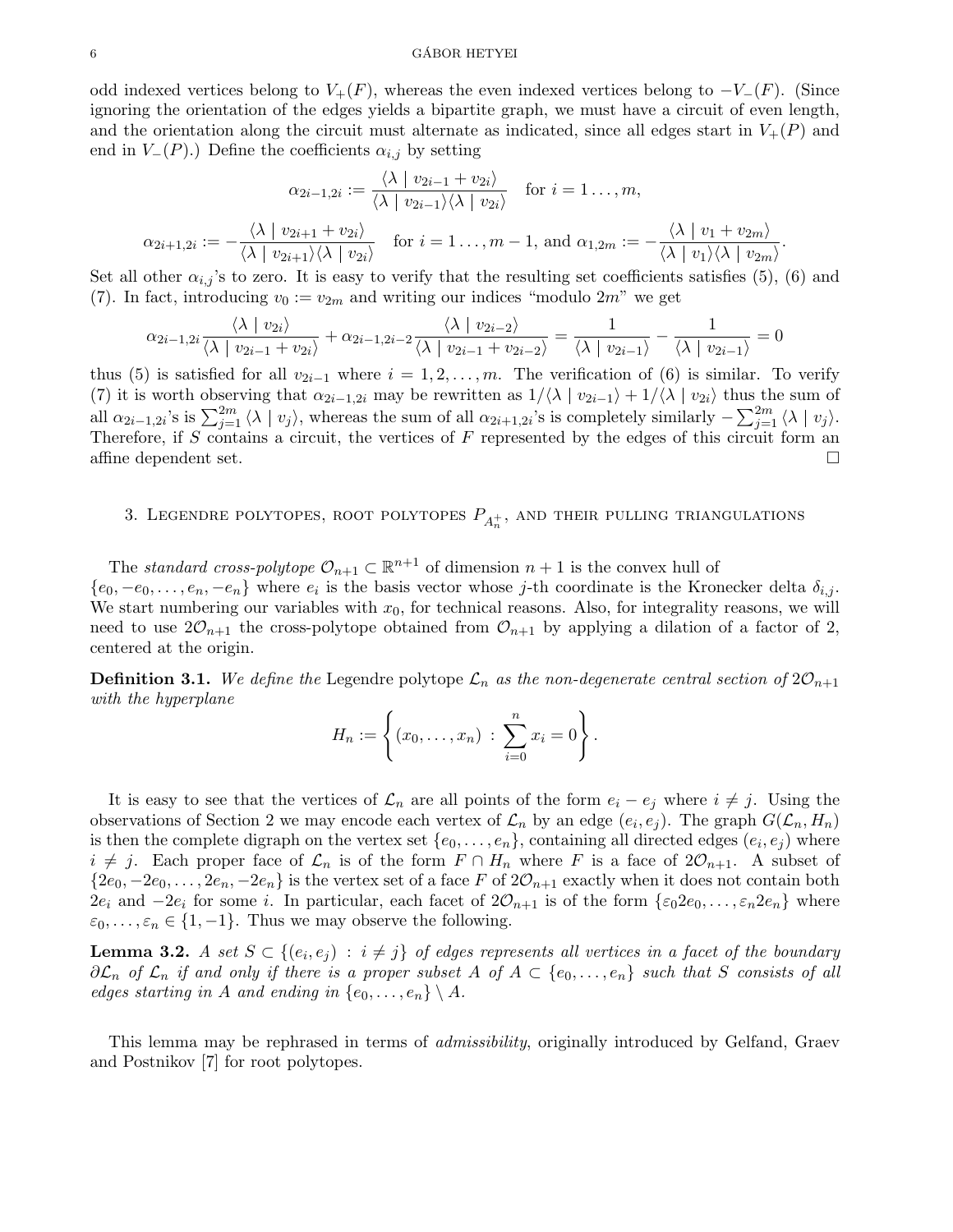**Definition 3.3.** We call a set S of edges in a directed graph  $G$  on the vertex set admissible if there is no vertex v such that both  $(u, v) \in G$   $(v, w) \in G$  hold for some vertices u and w.

Lemma 3.2 is equivalent to the following.

**Lemma 3.4.** A set  $S \subset \{(e_i,e_j)\,:\,i\neq j\}$  of edges represent a subset of a vertex set of a face in  $\partial \mathcal{L}_n$ if and only if it is admissible.

*Proof.* Clearly, facets of  $\partial \mathcal{L}_n$  are represented by admissible sets. Conversely, given an admissible set S, let A be the set of all  $e_i$ 's such that  $(e_i, e_j) \in S$  for some j. Then S is easily seen to be a subset of the facet whose vertex set is represented by all edges starting in A and ending in  $\{e_0, \ldots, e_n\} \setminus A$ .  $\Box$ 

The convex hull of the origin **0** and the vertex set  $\{e_i - e_j : i < j\}$  is the root polytope  $P_{A_n^+}$ , first studied by Gelfand, Graev and Postnikov [7]. Results on these polytopes were extended to more general root polytopes by Postnikov [17] and (to the root systems  $B_n$ ,  $C_n$ , and  $D_n$ ) by Wungkum Fong [6]. Since all vertices of  $\mathcal{L}_n$  not belonging to  $P_{A_n^+}$  form  $V(-P_{A_n^+}) \setminus \{\mathbf{0}\}$ , we may think of  $\mathcal{L}_n$  as the convex hull of  $P_{A_n^+}$  and  $-P_{A_n^+}$ . The set of facets of  $\partial \mathcal{L}_n$  may be partitioned into three classes:

- (1) the facets of  $P_{A_n^+}$  not containing the origin;
- (2) the facets of  $-P_{A_n^+}$  not containing the origin;
- (3) facets which contain at least one vertex of  $P_{A_n^+}$  and one vertex of  $-P_{A_n^+}$ .

Let us review now two triangulations of the root polytope  $P_{A_n^+}$ , introduced in [7]. The elements of  $V(P_{A_n^+}) \setminus \{0\}$  correspond to the directed edges  $(e_i, e_j)$  where  $i < j$ . Since all edges are directed from the lower indexed edge towards the higher indexed edge, we could omit indicating the orientation and use undirected edges, and use  $(i, j)$  as a shorthand for  $(e_i, e_j)$ . We would then arrive exactly at the notation used in [7]. (We will not do so, but this remark should help the reader to "translate" between [7] and this paper.) All facets of  $P_{A_n^+}$  contain **0** since  $P_{A_n^+}$  is a cone over  $P_{A_n^+}$ . The faces of  $P_{A_n^+}$  that do not contain 0 are subsets of  $\partial \mathcal{L}_n$ , their union is  $P_{A_n^+} \cap \partial \mathcal{L}_n$ . By Lemma 3.4, a set of vertices contained in a face of  $\mathcal{L}_n$  must be represented by an admissible set of edges, and here our notion of admissibility specializes to the definition given in [7].

As seen in Lemma 2.4 (or Lemma 12.5 in [17]) a set of vertices contained in a face of  $P_{A_n^+} \cap \partial \mathcal{L}_n$ is affine independent if and only if the associated edges form no cycle. In particular, facets in any triangulation of  $P_{A_n^+}$  are associated to admissible trees on the vertex set  $\{e_0, \ldots, e_n\}$ . (The vertices represented by the tree generate a facet in a triangulation of  $P_{A_n^+} \cap \partial \mathcal{L}_n$ , coning over **0** results in a triangulation of  $P_{A_n^+}$ . There are two triangulations of  $P_{A_n^+} \cap \partial \mathcal{L}_n$  explicitly given in [7]: the standard and the anti-standard triangulation. The standard triangulation is associated to the set of all admissible trees having no intersections: the edges  $(e_i, e_j)$  and  $(e_k, e_l)$  are intersecting if  $i < k < j < l$ holds. The anti-standard triangulation is associated to the set of all admissible trees having no enclosed *edges*:  $(e_i, e_j)$  and  $(e_k, e_l)$  are enclosed if  $i < k < l < j$  holds.

Both the standard and anti-standard triangulations are pulling triangulations of  $P_{A_n^+}$ .

**Definition 3.5.** The revlex order on  $V(P_{A_n^+}) \setminus \{0\}$  is defined by setting  $(e_i, e_j) < (e_k, e_l)$  if  $j < l$  or  $j = l$  and  $i > k$ . The lexicographic order on  $V(P_{A_n^+}) \setminus \{0\}$  is defined by setting  $(e_i, e_j) < (e_k, e_l)$  if  $i < k$  or  $i = k$  and  $j < l$ .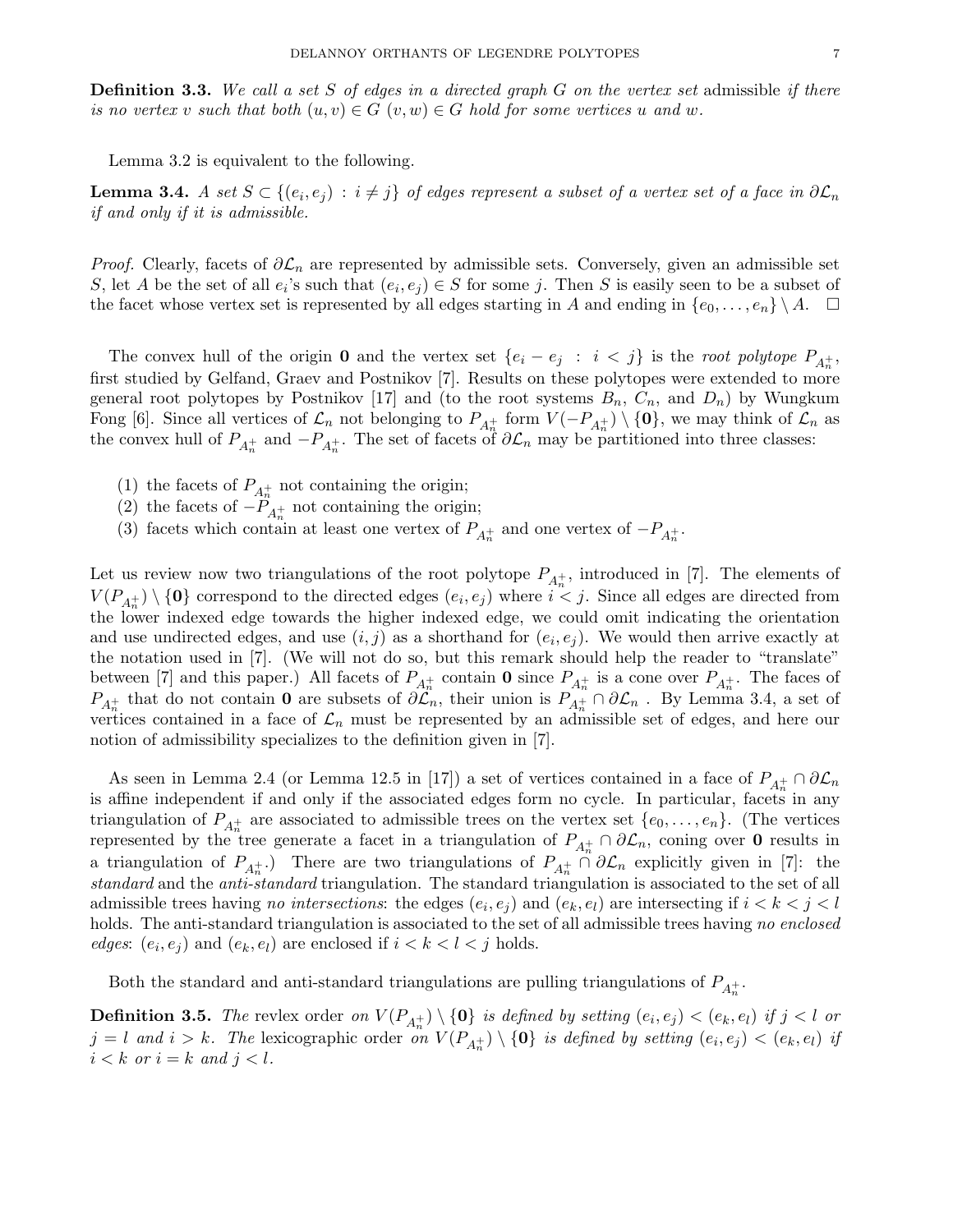### $\begin{array}{c}\n 8 \\
\hline\n \end{array}$

**Lemma 3.6.** The standard triangulation of  $P_{A_n^+}$  is the pulling triangulation with  $L = P_{A_n^+}$  and the revlex order on  $V(P_{A_n^+}) \setminus \{\mathbf{0}\}$  extended to  $V(P_{A_n^+})$  by making  $\mathbf 0$  the least element.

*Proof.* Since  $\mathbf{0}$  is the least element, the pulling triangulation is a cone over it and the same is true for the standard triangulation. We are left to show that the family of facets of  $P_{A_n^+} \cap \partial \mathcal{L}_n$  whose vertex set is represented by standard trees is exactly the family of facets in the revlex pulling triangulation of  $P_{A_n^+} \cap \partial \mathcal{L}_n$ . For this purpose, consider first a facet F from the revlex pulling triangulation. The vertices of F are represented by an admissible tree T on  $\{e_0, \ldots, e_n\}$ . Assume, by way of contradiction that  $(e_i, e_j)$  and  $(e_k, e_l)$  are crossing edges in T, satisfying  $i < k < j < l$ . The edge  $(e_i, e_j)$  represents the vertex  $e_i - e_j$ , the edge  $(e_k, e_l)$  represents the vertex  $e_k - e_l$  in  $\mathcal{L}_n$ . These two vertices, together with  $e_i - e_l$  and  $e_k - e_j$  form a square on the boundary of  $\mathcal{L}_n$ . In fact, the four points belong to the hyperplane  $H_n$  and the convex hull of  $\{2e_i, -2e_j, 2e_k, -2e_l\}$ , a 2-face of  $2\mathcal{O}_n$ . No other  $e_u - e_v$  belongs to this intersection. This square is also a face of  $P_{A_n^+}$ . The least vertex in the revlex order is the face represented by  $(e_k, e_j)$ , when we pull it, an edge between  $e_i - e_l$  and  $e_k - e_j$  arises. This makes the the adding of the other diagonal between  $e_i - e_j$  and  $e_k - e_l$  at a later pulling stage impossible.

We have shown that every facet in the revlex pulling triangulation is also a facet in the standard triangulation. The converse must also be true since both triangulations triangulate the same polytope, using the same vertices.  $\Box$ 

**Lemma 3.7.** The anti-standard triangulation of  $P_{A_n^+}$  is the pulling triangulation with  $L = P_{A_n^+}$  and the lex order on  $V(P_{A_n^+}) \setminus \{\mathbf{0}\}$  extended to  $V(P_{A_n^+})$  by making  $\mathbf 0$  the least element.

The proof of this lemma is similar to the previous and omitted.

It was observed in [7] that the facets in the standard and anti-standard triangulations have all the same minimal volume. In fact, Lemma 5.3 in [7] states that every simplex associated to an admissible tree has the same minimal volume. Thus we may observe the following:

**Proposition 3.8** (Gelfand-Graev-Postnikov). Any pulling triangulation  $\triangle_{L,<} (P_{A_n^+})$  of  $P_{A_n^+}$  satisfying  $L = V(P_{A_n^+})$  and that **0** is the least element in the order, is compressed.

Proposition 3.8 is also an easy consequence of Proposition 1.1 and the following, well-known result.

**Theorem 3.9** (Heller). The incidence matrix of a directed graph is totally unimodular.

See [9] and [10]. In fact, the rows of the matrix whose rows are the vertices of  $V(P_{A_n^+})$  are the rows of incidence matrix of the directed graph consisting of all edges  $(e_i, e_j)$  where  $i < j$ , plus there is an extra row, consisting of zeros only and not changing the total unimodularity property.

The proof of Proposition 3.8 that relies on Proposition 1.1 and Theorem 3.9 extends easily to a similar statement on the Legendre polytope.

**Theorem 3.10.** Any pulling triangulation  $\Delta_{L,<}(L_n)$  of  $\mathcal{L}_n$  satisfying  $L = V(\mathcal{L}_n) \cup \{0\}$  and that 0 is the least element in the order, is compressed.

*Proof.* Since **0** is the least point in the order, each facet in the pulling triangulation  $\Delta_{L,<}(L_n)$  arises as the join of 0 and a facet in a pulling triangulation of a facet of  $\partial \mathcal{L}_n$ . Thus it is sufficient to prove that for any facet F of  $\partial \mathcal{L}_n$ , any pulling triangulation  $\Delta_{L,<}(\text{conv}(F \cup \{0\}))$  of conv $(F \cup \{0\})$  satisfying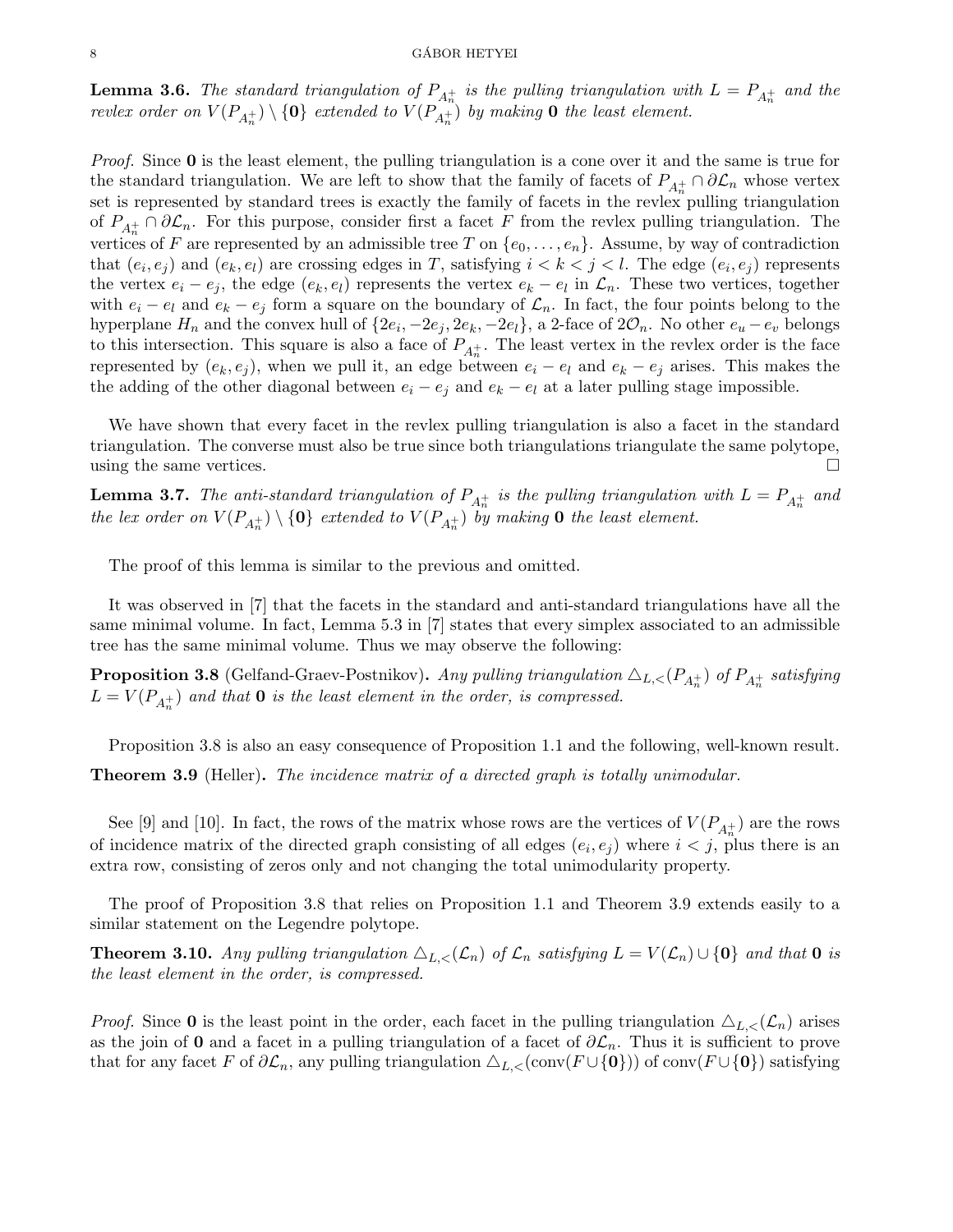$L = V(\text{conv}(F \cup \{0\}))$  and that **0** is the least element in the order, is compressed. This auxiliary statement is an immediate consequence of Proposition 1.1, Theorem 3.9, and the fact that the row matrix associated to the vertices of F is the incidence matrix of a digraph.

Since pulling the interior point 0 results in coning over a pulling triangulation of  $\partial \mathcal{L}_n$ , an immediate consequence of Theorem 3.10 is the following.

**Corollary 3.11.** All pulling triangulations of  $\partial \mathcal{L}_n$  (using only the vertices) have the same face numbers.

## 4. The F-polynomials of the pulling triangulations

In this section we compute the face numbers in any pulling triangulation  $\Delta_{\leq}(\partial \mathcal{L}_n)$  of  $\partial \mathcal{L}_n$  that uses only the vertices of  $\mathcal{L}_n$ . By Corollary 3.11 we only need to find these numbers for one linear order on the vertices. The easiest seems to use the *lexicographic order*: we set  $(e_i, e_j) < (e_k, e_l)$  if  $i < k$  or  $i = k$ and  $j < l$ . In the previous section, this order was considered for the vertices of the root polytope  $P_{A_n^+}$ only, now we extend it to all vertices of the Legendre polytope  $\mathcal{L}_n$ .

**Lemma 4.1.** A set of vertices  $\{(e_{s_1}, e_{t_1}), (e_{s_2}, e_{t_2}), \ldots, (e_{s_j}, e_{t_j})\}$ , satisfying  $(e_{s_1}, e_{t_1}) < \cdots < (e_{s_j}, e_{t_j})$ in the lexicographic order is a face of  $\Delta_{\leq}(\partial \mathcal{L}_n)$  if and only if the following holds:

- (i) the sets  $\{s_1, \ldots, s_j\}$  and  $\{t_1, \ldots, t_j\}$  are disjoint;
- (ii) we have  $t_1 \leq \cdots \leq t_i$ .

*Proof.* By Lemma 3.4, condition (i) is equivalent to stating that  $\{(e_{s_1}, e_{t_1}), (e_{s_2}, e_{t_2}), \ldots, (e_{s_j}, e_{t_j})\}$ is contained in some face of  $\partial \mathcal{L}_n$ . As a consequence of  $(e_{s_1}, e_{t_1}) < \cdots < (e_{s_j}, e_{t_j})$  we must have  $s_1 \leq \cdots \leq s_j$ . Condition (ii) is sufficient since it guarantees that  $e_{s_i} - e_{t_i}$  is the lexicographically least vertex in the face

 $H_n \cap \text{conv}(\{2e_{s_i}, 2e_{s_{i+1}}, \ldots, 2e_{s_j}, -2e_{t_i}, -2e_{t_{i+1}}, \ldots, -2e_{t_j}\})$  for  $i = 1, \ldots, j$ ,

which is the smallest face of  $\partial \mathcal{L}_n$  containing  $\{e_{s_i}-e_{t_i}, e_{s_{i+1}}-e_{t_{i+1}}, \ldots, e_{s_j}-e_{t_j}\}$ . Using this observation sufficiency may be shown by an easy induction. Condition (ii) is also necessary. Assume, by way of contradiction, that we have  $t_i > t_{i+1}$  for some i. Since  $(e_{s_i}, e_{t_i}) < (e_{s_{i+1}}, e_{t_{i+1}})$  in the alphabetic order, we must have  $s_i < s_{i+1}$ . Just like in the proof of Lemma 3.6, the vertices  $e_{s_i} - e_{t_i}, e_{s_i} - e_{t_{i+1}}, e_{s_{i+1}} - e_{t_i}$ and  $e_{s_{i+1}} - e_{t_{i+1}}$  form a square on the boundary of  $\mathcal{L}_n$ . The least vertex this time is  $e_{s_i} - e_{t_{i+1}}$ , when we pull it, and edge connecting it to  $e_{s_{i+1}} - e_{t_i}$  arises. Thus there can not be an edge connecting  $e_{s_i} - e_{t_i}$  and  $e_{s_{i+1}} - e_{t_{i+1}}$  in the pulling triangulation since this other diagonal would cross the previous one.

**Theorem 4.2.** The number of  $(j-1)$ -dimensional faces in any pulling triangulation of  $\partial \mathcal{L}_n$  that uses only the vertices of  $\mathcal{L}_n$  is n zh

$$
f_{j-1}(\triangle_{<}(\partial \mathcal{L}_n)) = \binom{n+j}{j}\binom{n}{j}.
$$

Proof. As noted above, it is sufficient to consider the pulling triangulation with respect to the lexicographic order. By Lemma 4.1 selecting a  $(j-1)$ -face in that triangulation is equivalent to performing the following two steps: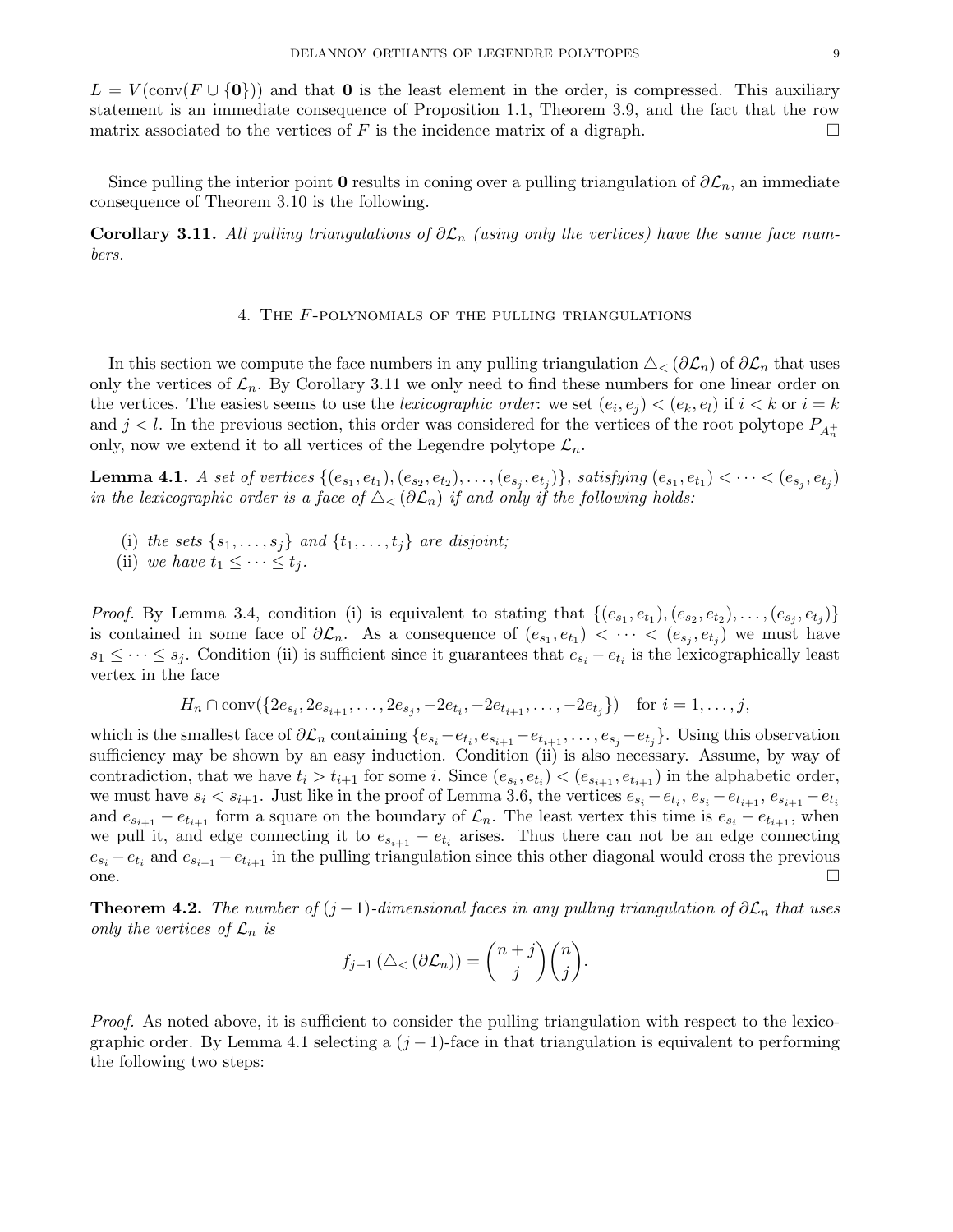- (1) Select two disjoint nonempty subsets of  $\{0, \ldots, n\}$ : the first will be  $\{s_1, \ldots, s_j\}$  the second  $\{t_1, \ldots, t_i\}.$
- (2) Select the values of  $s_1 \leq \cdots \leq s_j$  and  $t_1 \leq \cdots \leq t_j$ . Here, for each  $i < j$  either  $s_i = s_{i+1}$  or  $t_i = t_{i+1}$  is allowed, but both can not occur simultaneously.

If we choose  $\{s_1, \ldots, s_j\}$  to have u elements and  $\{t_1, \ldots, t_j\}$  to have v elements, then there are  $\binom{n+1}{n}$  $u,v,n+1-u-v$  ways to perform the first step. Given an u-element set  $\{s_1,\ldots,s_j\}$  and a v-element set  $\{t_1, \ldots, t_j\}$ , performing the second step is equivalent to selecting a lattice path of length j – 1 from  $(s_1, t_1)$  to  $(s_j, t_j)$  in  $\{s_1, \ldots, s_j\} \times \{t_1, \ldots, t_j\}$  such that in each step we increase either the s-value, or the t value, or both, to the next available element. We will have  $j - u$  steps when we increase only the s-coordinate,  $j - v$  steps when we only increase the right coordinate and  $u + v - j - 1$  steps when we increase both coordinates. There are  $\int_{i=u}^{j-1}$  $j-u,j-v,u+v-j-1$  ways to perform this step.

We obtained that

(8) 
$$
f_{j-1}(\Delta_{<}(\partial \mathcal{L}_n)) = \sum_{u,v} {n+1 \choose u,v,n+1-u-v} {j-1 \choose j-u,j-v,u+v-j-1}
$$

The sum on the right hand side is also the number of ways of selecting a pair  $(U, V)$  of disjoint subsets in an  $(n+1)$ -element set (here  $|U| = u$  and  $|V| = v$ ) and then complementing each set to a j element set such that they remain disjoint, and the added elements come from a new  $(j - 1)$ -element set. Equivalently, one may choose two disjoint subsets in an  $n + j$ -element set, which may be done

$$
\binom{n+j}{j,j,n} = \binom{n+j}{j} \binom{n}{j} \text{ ways.}
$$

Theorem 4.2 is the main reason behind the name "Legendre polytope". To justify it, let us introduce the F-polynomial of a simplicial complex  $\triangle$  by the formula

$$
F_{\triangle}(x) := \sum_{j=0}^{d} f_{j-1} \left(\frac{x-1}{2}\right)^j.
$$

Here  $(d-1)$  is the dimension of the simplicial complex and  $f_{j-1}$  is the number of  $(j-1)$ -dimensional faces. This polynomial was shown to be related to certain orthogonal polynomials for the order complexes of some spherical posets in [12] and for a triangulation in [13].

Corollary 4.3. The F-polynomial of any pulling any pulling triangulation of  $\partial \mathcal{L}_n$  that uses only the vertices of  $\mathcal{L}_n$  is  $P_n(x)$ , the n-th Legendre polynomial.

We conclude this section by computing the face numbers in any pulling triangulation of  $P_{A_n^+} \cap \partial \mathcal{L}_n$ that uses only the vertices. The pulling triangulations of the root polytope  $P_{A_n^+}$  whose least element is 0 are obtained from the pulling triangulations of  $P_{A_n^+} \cap \partial \mathcal{L}_n$  via coning over 0. At the level of the F-polynomials, coning over a single vertex induces multiplication by a factor of  $(x + 1)/2$ .

**Theorem 4.4.** The number of  $(j-1)$ -dimensional faces in any pulling triangulation of  $P_{A_n^+} \cap \partial \mathcal{L}_n$ that uses only the vertices is

$$
f_{j-1}\left(\Delta_{<} (P_{A_n^+} \cap \partial \mathcal{L}_n)\right) = \frac{1}{j+1} \binom{n+j}{j} \binom{n}{j}.
$$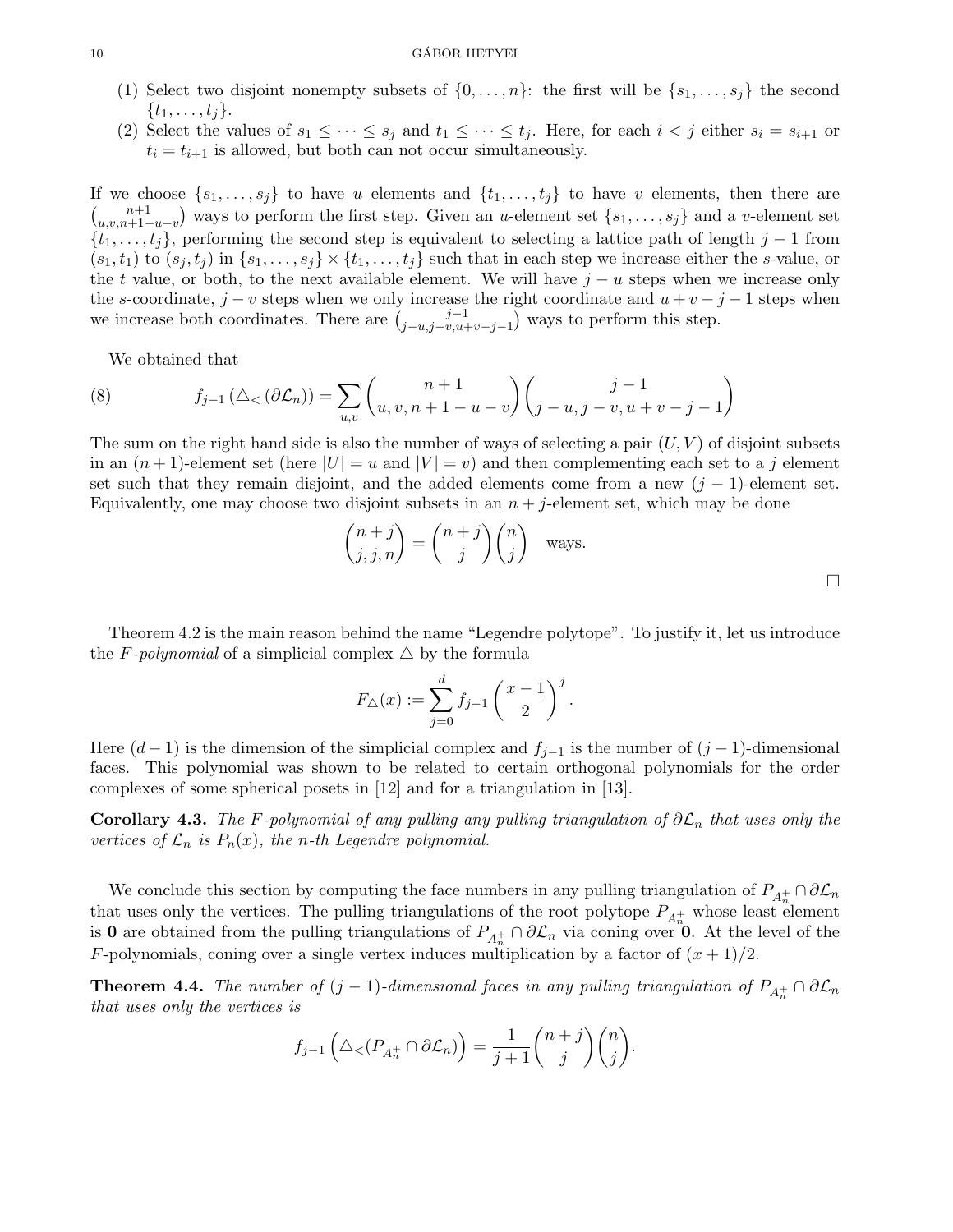Proof. By Proposition 3.8, we may assume that we are dealing with the revlex order (inducing the standard triangulation). Introducing  $f(n, j)$  as a shorthand for  $f_{j-1}(\triangle C(P_{A_n^+} \cap \partial \mathcal{L}_n))$ , we have the following recursion formula.

(9) 
$$
f(n,j) = \sum_{0 \le u < v \le n} \sum_{k=0}^{j-1} f(v - u - 1, k) \cdot f(n - v, j - k - 1).
$$

In fact,  $f(n, j)$  is the number of ways to select a system of j edges  $(e_s, e_t)$  on the vertex set  $\{e_0, \ldots, e_n\}$ such that  $s < t$  is satisfied for each edge and the edges are pairwise non-crossing. Let  $(e_u, e_v)$  represent the least vertex of a face in the revlex order. Then  $e_u$  be the leftmost left end in our system of edges, and  $e_v$  be the rightmost right end of an edge starting in  $e_u$ . By the non-crossing property, the remaining edges may be partitioned into two classes:

- (1) Edges  $(e_s, e_t)$  satisfying  $u < s < v$ : for these, by the non-crossing property, we must have  $s < t \leq v$ . These form a system of non-crossing edges on  $\{e_u, e_{u+1}, \ldots, e_v\}$ , so there are  $f(v - u - 1, k)$  ways to select k such edges (here  $0 \le k \le j - 1$ ).
- (2) Edges  $(e_s, e_t)$  satisfying  $s = u$  or  $s \ge v + 1$ . (By admissibility,  $s = v$  is not allowed.) by the choice of v,  $s = u$  implies  $t > v$ . Let us replace each such edge  $(e_u, e_t)$  with  $(e_v, e_t)$ . (This can not create duplicate edges since no edge starts at  $e<sub>v</sub>$ ). We obtain a system of non-crossing edges on  $\{e_v, e_{v+1}, \ldots, e_n\}$ . Conversely, given any system of non-crossing edges on  $\{e_v, e_{v+1}, \ldots, e_n\}$ , we may uniquely recover a system in our second class by replacing each  $(e_v, e_t)$ , starting at v, by  $(e_u, e_t)$ . Thus there are  $f(n-v, j-k-1)$  ways to select the remaining  $j-k$  edges.

The initial condition on the numbers  $f(n, j)$  is  $f(n, 0) = 1$ , easy substitution into (9) gives  $f(n, 1) =$  $\binom{n+1}{2}$  $\binom{+1}{2}$ . We may use the recursion formula (9) to prove by induction on j that  $f(n, j)$  is of the form  $C_j\binom{n+j}{2i}$  $2^{(2)}_{2j}$  where the number  $C_j$  does not depend on n. In fact, the statement is true for  $j=0$  and  $j = 1$  (with  $C_0 = 1$  and  $C_1 = 1$ ), and the induction step is the following:

$$
f(n,j) = \sum_{0 \le u < v \le n} \sum_{k=0}^{j-1} C_k {v - u - 1 + k \choose 2k} \cdot C_{j-k-1} {n - v + j - k - 1 \choose 2j - 2k - 2}
$$
  
\n
$$
= \sum_{k=0}^{j-1} C_k C_{j-k-1} \sum_{0 \le u < v \le n} {v - u - 1 + k \choose 2k} {n - v + j - k - 1 \choose 2j - 2k - 2}
$$
  
\n
$$
= \sum_{k=0}^{j-1} C_k C_{j-k-1} {n + j \choose j}.
$$

Thus we have also shown that the numbers  $C_j$  satisfy the recursion formula

$$
C_j = \sum_{k=0}^{j-1} C_k C_{j-k-1}.
$$

This, together with  $C_0 = C_1 = 1$  implies that  $C_j$  is the j-th Catalan number, and we have

$$
f(n,j) = \frac{1}{j+1} \binom{2j}{j} \binom{n+j}{2j} = \frac{1}{j+1} \binom{n+j}{j} \binom{n}{j},
$$

as stated.  $\square$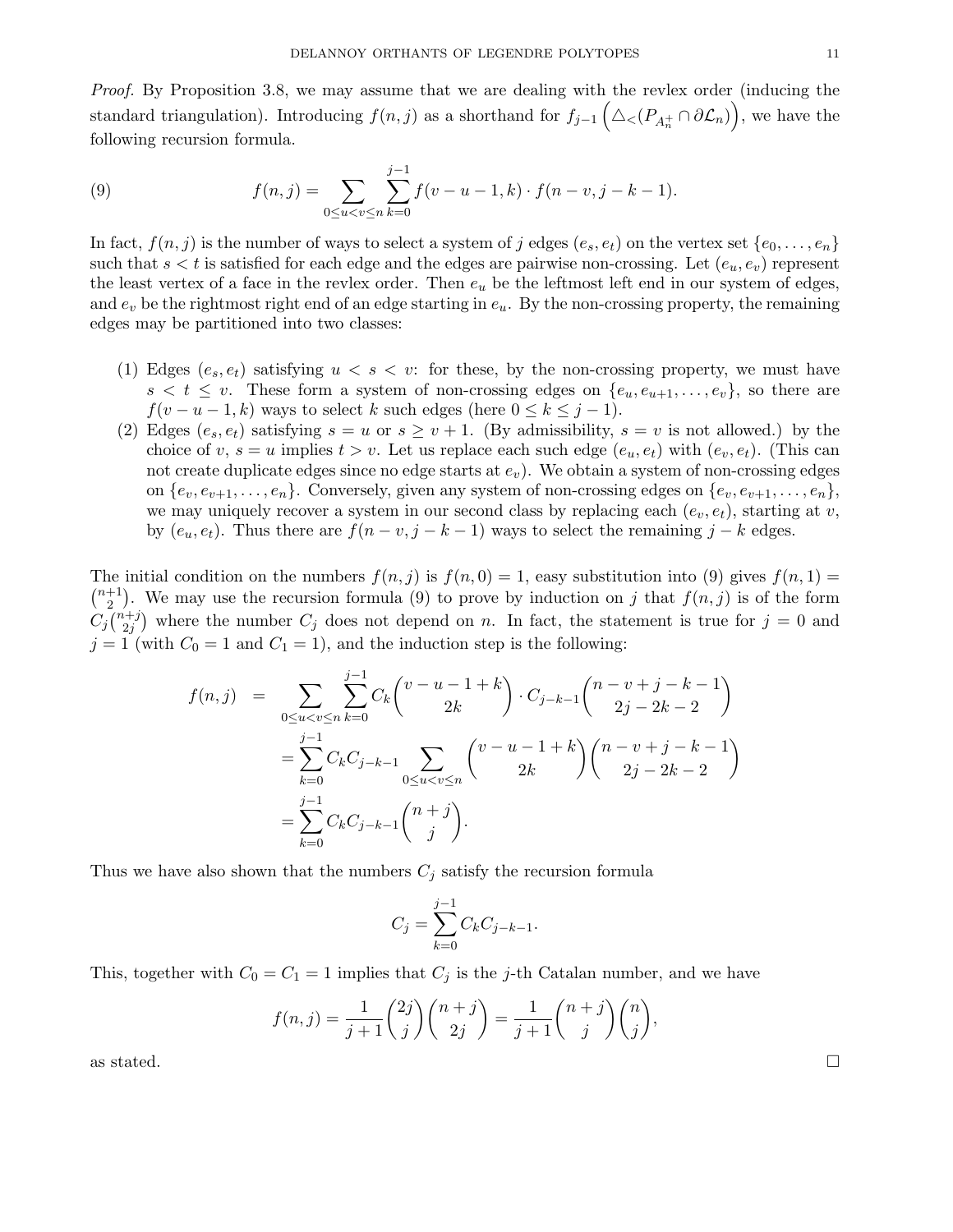It should be noted that Theorem 4.2 also has a proof, analogous to the proof of Theorem 4.4, that relies on the following extension of the revlex order to the vertex set of  $\mathcal{L}_n$ : we set  $(e_i, e_j) < (e_k, e_l)$  if one of the following holds:

(i)  $\max(i, j) < \max(k, l);$ (ii)  $\max(i, j) = \max(k, l)$  and  $\min(i, j) > \min(k, l);$ (iii)  $\{i, j\} = \{k, l\}$  and  $i < j$  and  $k > l$ .

In other words, we take the revlex order on  $\{(e_i, e_j) : 0 \le i < j \le n\}$  and insert each  $(e_j, e_i)$  satisfying  $j > i$  right above  $(e_i, e_j)$ . It is easy to see that the resulting triangulation consists of all faces whose representation as a graph does not contain any pair  $(e_i, e_j)$ ,  $(e_k, e_l)$  with any of the following properties:  $i < k < j < l, l < j < k < i, i < l < j < k, l < i < k < j, i < l < k < j, j < k < l < l$ . The first four forbidden patterns here are the list of all ways two edges can cross, the last two forbids two nested edges to have opposite directions (one towards the larger, the other towards the lower endpoint). Introducing  $g(n, j)$  as a shorthand for  $f_{j-1}(\partial \mathcal{L}_n)$ , an argument similar to the one in the proof of Theorem 4.4 yields the recursion formula

$$
g(n,j) = 2 \sum_{0 \le u < v \le n} \sum_{k=0}^{j-1} f(v - u - 1, k) g(n - v, j - k - 1).
$$

Here  $f(n, j) = \frac{1}{j+1} {n+j \choose j}$  $j^{+j}$  $\binom{n}{j}$  by Theorem 4.4. In analogy to the proof seen there, we may show by induction that the numbers  $g(n, j)$  are of the form  $B_j\binom{n+j}{2j}$  $\binom{n+j}{2j}$ , where the numbers  $B_j$  are independent of *n*, satisfy the initial condition  $B_0 = 1$ ,  $B_1 = 2$ , and the recursion formula  $B_j = \sum_{k=0}^{j-1} B_j B_{j-k-1}$ . Thus  $B_j$  is the central binomial coefficient  $\binom{2j}{j}$  $g_j^{2j}$  and  $g(n, j) = \binom{2j}{j}$  $j^{2j}$  $\binom{n+j}{2j}$ .

**Remark 4.5.** The number of facets in any pulling triangulation of  $P_{A_n^+} \cap \partial \mathcal{L}_n$  is the Catalan number  $C_n$ , as it was already stated in [7]. As a consequence of Theorem 4.2, the number of facets in any pulling triangulation of  $\partial \mathcal{L}_n$  is the central binomial coefficient  $\binom{2n}{n}$  $\binom{2n}{n}$ . The relation between the root polytope  $P_{A_n^+}$  and the Legendre polytope  $\mathcal{L}_n$  is thus a "geometric enhancement" of the relation between the Catalan numbers and central binomial coefficients, and this undercurrent seems especially highlighted by the use of the revlex order. It is unknown to the present author, whether the lex order could also be used efficiently to establish such a connection.

In analogy to Corollary 4.3 we have the following consequence of Theorem 4.4.

**Corollary 4.6.** The F-polynomial of any pulling triangulation of  $P_{A_n^+} \cap \partial \mathcal{L}_n$  that uses only the vertices is  $P_n^{(1,-1)}(x)/(n+1)$ . Here  $P_n^{(1,-1)}(x)$  is a Jacobi polynomial.

In fact, direct substitution of the numbers in Theorem 4.4 into the definition of the F-polynomial gives

$$
\sum_{j=0}^{n} \frac{1}{j+1} \binom{n+j}{j} \binom{n}{j} \left(\frac{x-1}{2}\right)^j,
$$

which may be rewritten as

$$
\frac{1}{n+1}\sum_{j=0}^{n} {n+j \choose j} {n+1 \choose j+1} \left(\frac{x-1}{2}\right)^j.
$$

This expression is  $P_n^{(1,-1)}(x)/(n+1)$ , by (2).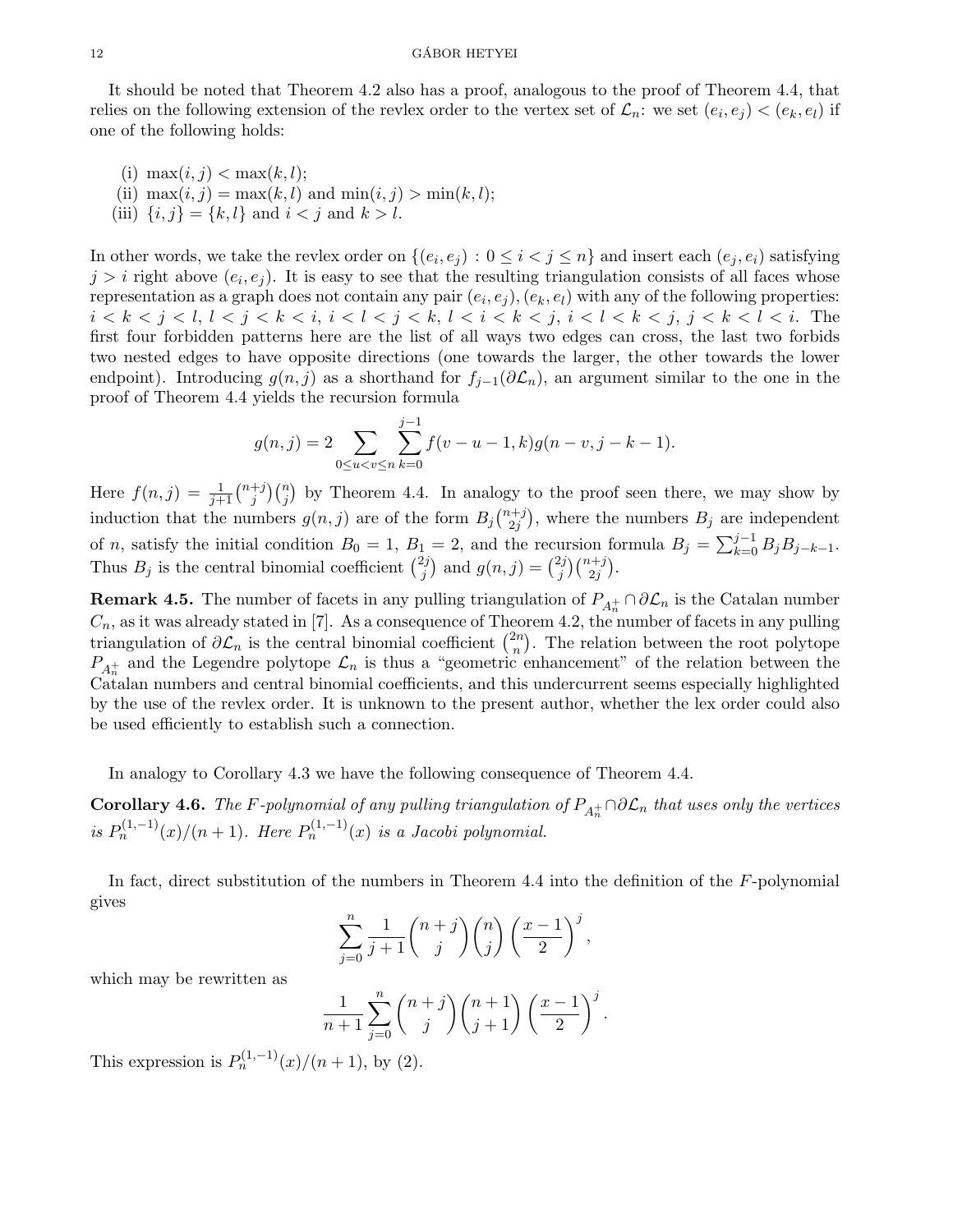### 5. Delannoy numbers and generalized orthants in the Legendre polytope

Since the Delannoy number  $d_{n,n-i}$  enumerates the number of lattice paths from  $(0,0)$  to  $(n,n-i)$ , using only steps  $(1, 0)$ ,  $(0, 1)$  and  $(1, 1)$ , the following equality is obvious:

(10) 
$$
d_{n,n-i} = \sum_{k=0}^{n-i} {n+k \choose n-i-k, k+i, k} = \sum_{k=0}^{n-i} {n+k \choose k+i} {n-i \choose k}.
$$

Here k is the number of  $(0, 1)$ -steps,  $k + i$  is the number of  $(1, 0)$  steps and  $n - i - k$  is the number of  $(1, 1)$  steps. Inspired by equation (8), let us rewrite  $\binom{n+k}{k+i}$  $_{k+i}^{n+k}$  $\binom{n-i}{k}$  as follows:

$$
\binom{n+k}{k+i}\binom{n-i}{k} = \sum_{u=1}^{n-i+1} \binom{n-i+1}{u}\binom{k+i-1}{k+i-u}\sum_{v} \binom{n-i+1-u}{v}\binom{u-1}{k-v} \n= \sum_{u,v} \binom{n-i+1}{u,v,n-i+1-u-v}\binom{k+i-1}{k+i-u,k-v,u+v-k-1}.
$$

Using the above formula we may observe that  $\binom{n+k}{k+i}$  $\binom{n+k}{k}\binom{n-i}{k}$  is the number of ways to perform the following procedure:

- (1) For some u and v, select an u-element subset U and a v-element subset V of  $\{i, i+1, \ldots, n\}$ such that U and V are disjoint  $\left(\binom{n-i+1}{n}$  $\binom{n-i+1}{u,v,n-i+1-u-v}$  ways).
- (2) Add  $\{0, 1, \ldots, i 1\}$  to V, and select  $s_1 \leq \ldots \leq s_{k+i}$  and  $t_1 \leq \ldots \leq t_{k+i}$  such that  ${s_1, \ldots, s_{k+i}} = U, \{t_1, \ldots, t_{k+i}\} = V \cup \{0, 1, \ldots, i-1\}$  and  $(e_{s_1}, e_{t_1}) < \cdots < (e_{s_{k+i}}, e_{t_{k+i}})$  is a strictly increasing chain in the lexicographic order.

The second phase may be performed  $\binom{k+i-1}{k+i-u}\binom{k+i-1}{k-i-u}$  $\binom{k+i-1}{k+i-u,k-v,u+v-k-1}$  since it will happen  $k-v$  times that we increase only the first coordinate,  $k + i$  times that we only increase the second coordinate, and  $u + v$  $k-1$  times that we increase both coordinates. In analogy to Theorem 4.2 we obtained the following result.

**Theorem 5.1.** The number of those  $(k + i - 1)$ -dimensional faces in the lexicographic pulling triangulation of  $\partial \mathcal{L}_n$  (using only the vertices of  $\mathcal{L}_n$ ) which contain at least one vertex of the form  $e_s - e_t$ for each  $t \in \{0, 1, \ldots, i-1\}$  is  $\binom{n+k}{k+i}$  $_{k+i}^{n+k}$  $\binom{n-i}{k}$ .

Note that this theorem includes Theorem 4.2 as the special case  $k = 0$ . However, we have this generalization for the lexicographic pulling triangulation only. As a consequence of (10) and Theorem 5.1 we have the following result.

**Corollary 5.2.** The Delannoy number  $d_{n,n-i}$  is the number of all those faces in the lexicographic pulling triangulation of  $\partial \mathcal{L}_n$  which contain at least one vertex of the form  $e_s - e_t$  for each  $t \in$  $\{0, 1, \ldots, i-1\}.$ 

In particular,  $d_{n,n}$  is the number of all faces in the lexicographic pulling triangulation of  $\partial \mathcal{L}_n$  and thus equal to  $P_n(3)$ , by Corollary 4.3.

Corollary 5.2 has the following geometric interpretation.

**Theorem 5.3.** For  $i > 0$  the Delannoy number  $d_{n,n-i}$  is the number of all faces F in the lexicographic pulling triangulation of  $\partial \mathcal{L}_n$  that contain at least one point in the generalized orthant  $\{(x_0, \ldots, x_n):$  $x_0 < 0, x_1 < 0, \ldots, x_i < 0$ .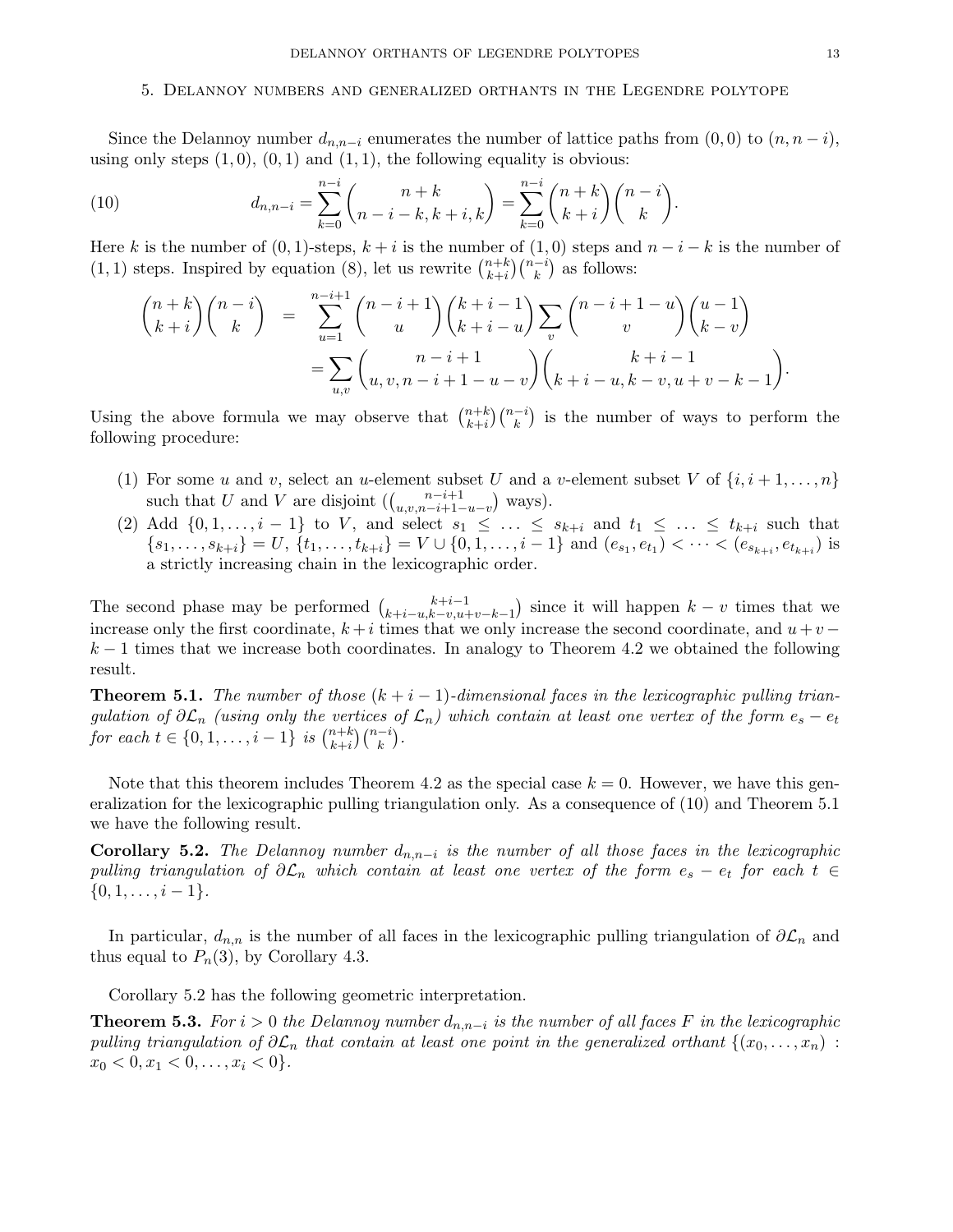*Proof.* A face in  $\triangle_{\leq}(\partial \mathcal{L}_n)$  contains least one vertex of the form  $e_s - e_t$  for each  $t \in \{0, 1, \ldots, i - 1\}$  if and only if it contains a point  $(x_0, \ldots, x_n)$  satisfying  $x_0 < 0, x_1 < 0, \ldots, x_{i-1} < 0$ . In fact, if there exists vertices of the form  $e_{s_0} - e_0$ ,  $e_{s_1} - e_1$ , ...,  $e_{s_{i-1}} - e_{i-1}$  then the coordinates  $(x_0, \ldots, x_n)$  of the point  $\frac{1}{i}\sum_{j=0}^{i-1}(e_{s_j}-e_j)$  satisfy  $x_0 < 0, x_1 < 0, \ldots, x_{i-1} < 0$ . Conversely, if there is a point  $(x_0, \ldots, x_n)$ satisfying  $x_0 < 0, x_1 < 0, \ldots, x_{i-1} < 0$  in the convex hull, then for each  $j \leq i-1$  the inequality  $x_j < 0$  forces the existence of a vertex  $(e_{s_i} - e_j)$  in the triangulation.

Theorem 5.3 motivates calling the generalized orthants  $\{(x_0, \ldots, x_n) : x_0 < 0, x_1 < 0, \ldots, x_i <$  $0$ } ∩  $\mathcal{L}_n$  Delannoy orthants of the Legendre polytope.

## 6. Concluding remarks

Fundamentally, there are two ways to define a polytope: as a convex hull of vertices, or as an intersection of half-spaces and hyperplanes. It appears that the root polytopes introduced by Gelfand, Graev, and Postnikov [7] are most easily generalized in terms of the first approach: one replaces the set of vertices with a set that has a more complicated geometry, but still many symmetries. Legendre polytopes, however, are very naturally generalized in terms of the second approach, as indicated in Section 2. It seems reasonable to expect that non-degenerate central sections of other centrally symmetric polytopes will have interesting geometric and combinatorial properties. Lemma 2.4 indicates that the digraph generalization of the graphical approach that can be found in [7] is suitable to visualize the face structure of any non-degenerate central section of any simplicial centrally symmetric polytope.

In our work it was convenient to know that face enumeration in a pulling triangulation does not depend on the order of vertices, because of Stanley's example [20] and a well-known unimodularity result. The question naturally arises: under which conditions can we guarantee that a non-degenerate central section of a centrally symmetric polytope is compressed? Here the term "compressed" seems to be most naturally defined in terms of considering all pulling triangulations that use the vertices, the origin, and make the origin the least point in the order. In particular, is it true that, subject to assumptions, a non-degenerate central section of a compressed centrally symmetric polytope is compressed?

Our main result on the Delannoy numbers counting certain faces in the Legendre polytope applies to the lexicographic pulling triangulation only. It seems worth exploring whether an analogous result exist for the revlex pulling triangulation, or whether there is a result that can be stated independently of the order on the vertices.

## **REFERENCES**

- [1] C. Athanasiadis, h<sup>\*</sup>-Vectors, Eulerian Polynomials and Stable Polytopes of Graphs, Electron. J. Combin. Vol. 11  $(2)$   $(2004)$ ,  $\#$  R6, 13 pp.
- [2] C. Banderier and S. Schwer, Why Delannoy numbers ?, preprint 2004,
- http://xxx.lanl.gov/abs/math/0411128, to appear in J. Statist. Plan. Inference.
- [3] T.S. Chihara, "An Introduction to Orthogonal Polynomials," Gordon and Breach Science Publishers, New York-London-Paris, 1978.
- [4] L. Comtet, "Advanced Combinatorics," D. Reidel Publishing Co., 1974.
- [5] H. Delannoy, Employ d'échiquier pour la résolution de certains problèmes de probabilités, Assoc. Franc. Bordeaux 24 (1895), 70–90.